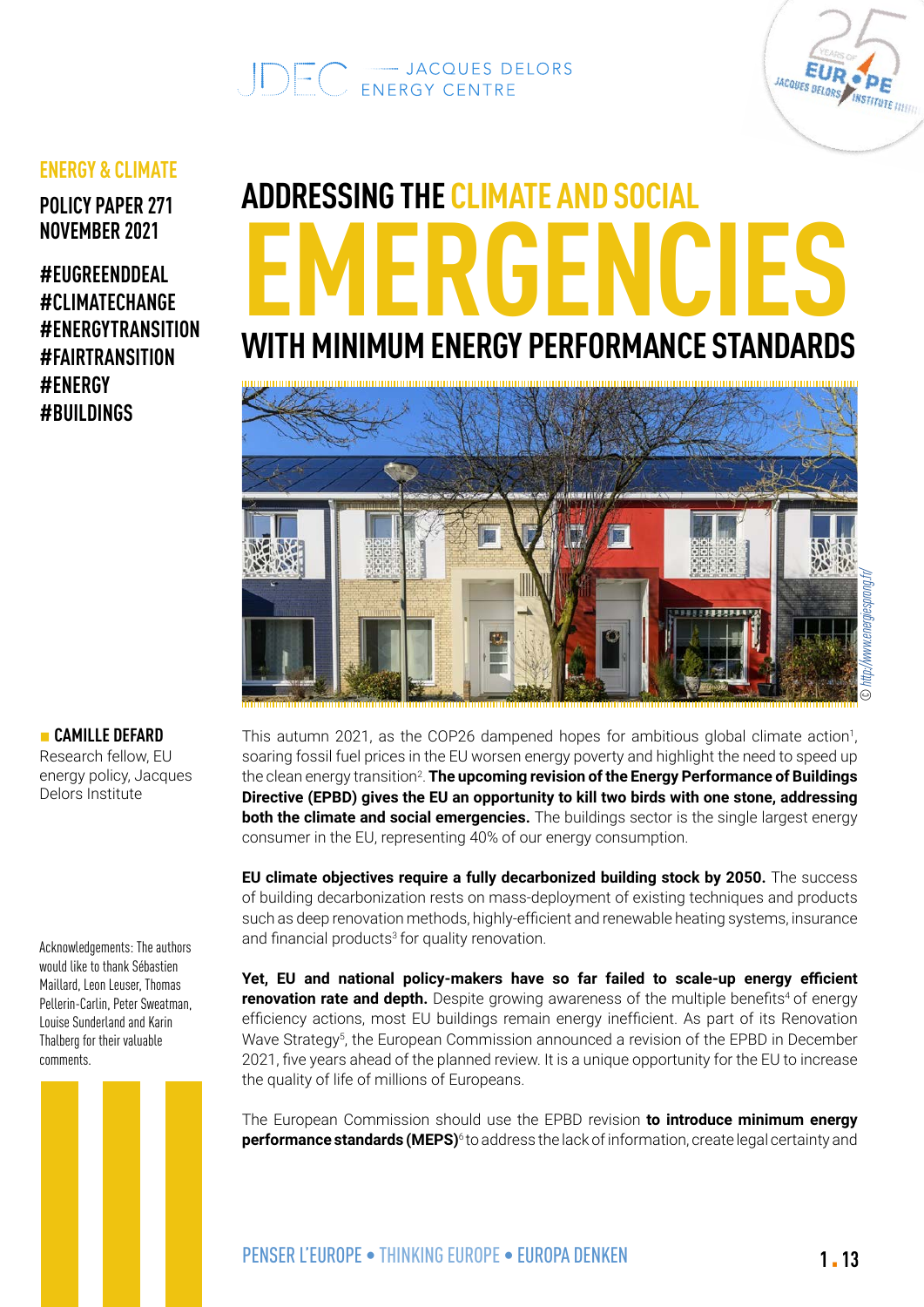



incentives for renovation. To solve the buildings' decarbonization challenge, the added value of EU coordination lies in bringing visibility to all stakeholders about the long-term objective (climate neutrality by 2050), and how to get there (decarbonization pathways). MEPS would require concerned buildings to reach minimum performance levels by a specified deadline or trigger point (e.g. sale or change of tenancy). It would guarantee that renovations result in buildings reaching minimum standards and allow links with public support and compliance, hence making sure that public incentives really translate into effective energy savings. **The ambition of such MEPS will depend on the target stock, compliance deadlines, and performance levels.**

This brief argues that **EU MEPS will be a key driver for a deep renovation market which**  has the potential to be a decisive contribution to both EU climate action, by drastically reducing energy consumption and greenhouse gas emissions of the buildings sector, **and social justice,** by eradicating energy poverty7 . To maximize benefits, MEPS should **cover all building segments** (public and private, residential and service) **and align with the long-term objective of a decarbonized building stock by 2050.** The particular focus of this paper is the residential sector, which accounts for 70% of buildings emissions but remains insufficiently addressed by EU and national policies.

To start off, the brief explains the rationale and obstacles of scaling up deep renovation. It then turns to describing MEPS as a key tool to create a stable demand for renovation and to unleash the high potential to create synergies between EU climate objectives, increased well-being and social justice.

## **1** ▪ **SCALING UP DEEP RENOVATION OF RESIDENTIAL BUILDINGS TO TACKLE CLIMATE AND SOCIAL EMERGENCIES: RATIONALE, OBSTACLES, AND HOW TO OVERCOME THEM**

### **1.1** ▪ **Climate and social emergencies**

**The existing building stock, most of which (85% to 95%**<sup>8</sup> **), will still be standing in 2050, displays very poor energy performance** (figure 1). Full decarbonization by 2050 requires high energy performance (at least A or B label) of the entire building stock.

**FIGURE 1 . Distribution of the building stock in the EU per Energy Performance Certificates class** 



*Source: [https://bpie.eu/wp-content/uploads/2017/10/State-of-the-building-stock-briefing\\_26Ott\\_v1.pdf](https://bpie.eu/wp-content/uploads/2017/10/State-of-the-building-stock-briefing_26Ott_v1.pdf)* 

**While the link between climate mitigation and large-scale deep-renovation is widely acknowledged by all levels of government in the EU, the majority of renovations undertaken in the residential sector today are not energy renovations** (see figure 2). Moreover, when energy renovations take place, they usually result in low energy savings.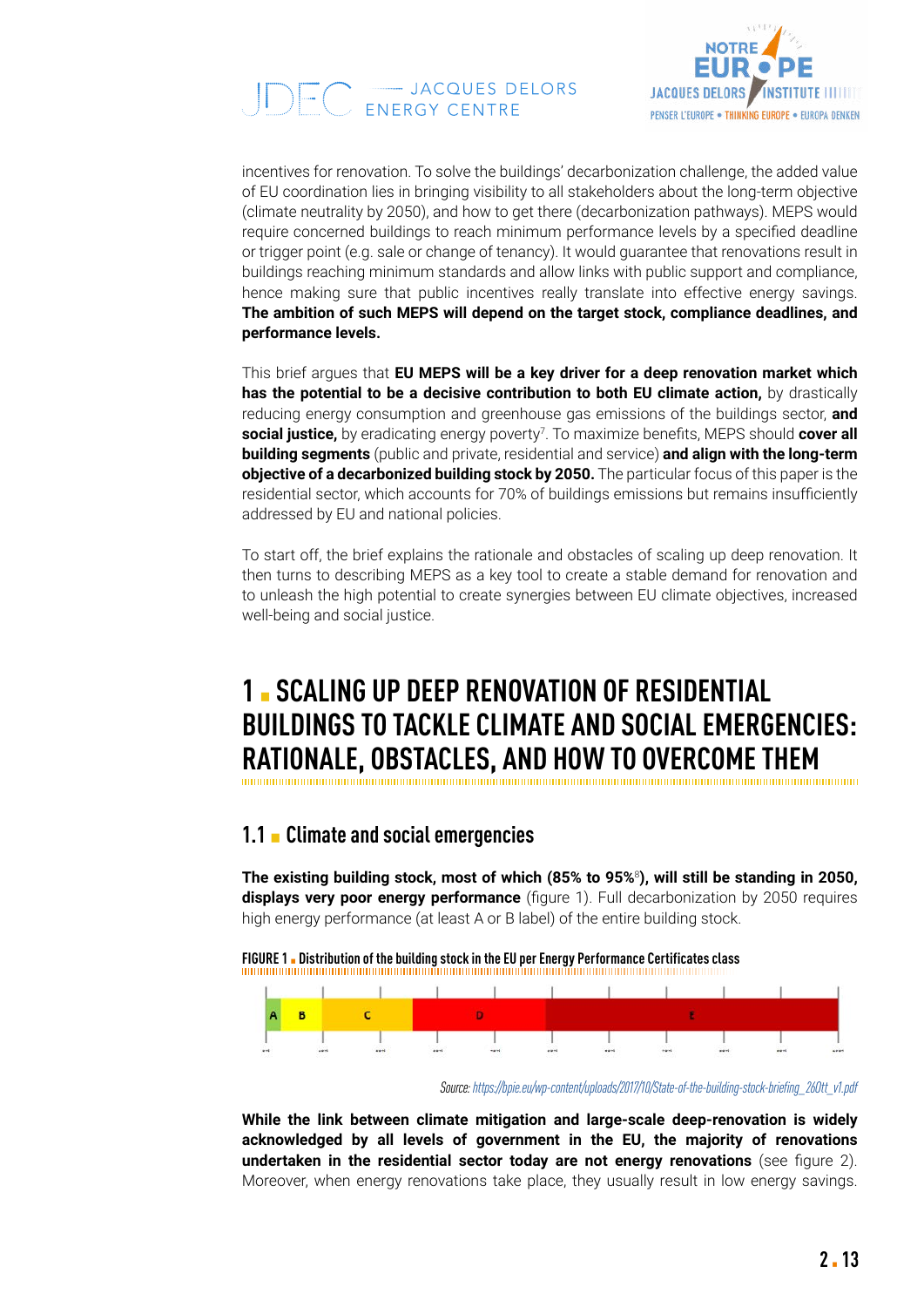# $\bigcup_{i} \bigcup_{i} \bigcap_{i} \bigcap_{i} \bigcap_{i} \bigcap_{i} \bigcap_{i} \bigcap_{i} \bigcap_{i} \bigcap_{i} \bigcap_{i} \bigcap_{i} \bigcap_{i} \bigcap_{i} \bigcap_{i} \bigcap_{i} \bigcap_{i} \bigcap_{i} \bigcap_{i} \bigcap_{i} \bigcap_{i} \bigcap_{i} \bigcap_{i} \bigcap_{i} \bigcap_{i} \bigcap_{i} \bigcap_{i} \bigcap_{i} \bigcap_{i} \bigcap_{i} \bigcap_{i} \bigcap_{i} \bigcap_{i} \bigcap_{i} \bigcap_{i} \bigcap_{i} \bigcap_{$



Only 1% of renovations performed each year are deep renovations, representing just 0,2 % of the EU residential stock. This rate must be multiplied by 15 to reach 3% of the building stock deeply renovated annually, in order to reach the objective of a fully decarbonized building stock in the EU by 2050<sup>9</sup>.



**FIGURE 2** ▪ **Distribution of renovations undertaken on residential buildings in the EU each year, according to energy efficiency performance** 

**Deep renovation allows to cut energy consumption by 60-90 %.**<sup>10</sup> **To achieve such excellent performance, deep renovation involves works on the entire building**: roof, air circulation, windows and doors, space and water heating systems, walls and floor<sup>11</sup>. Considering on-site or local renewable energy production, it can even mean making buildings produce more energy than they consume -so-called energy positive buildings<sup>12</sup>. Below is an example of what type of renovations every single dwelling should benefit from before 2050 (figure 3).



*Note: Figure 3 shows the different steps of deep renovation to reach a positive energy building (with renewable energy production on-site). It is not an "ideal renovation", it is rather an illustration of deep renovation. The most effective way to implement it is to perform all the steps at once (one-stage deep renovation), but implementation can be segmented in different steps (ideally no more than 3, to avoid coordination failures). In this case, buildings' components renovation may take place according to a different timeline than the one displayed here, and remaining heating needs can be decarbonized by other means than heat pumps (eg, decarbonized district heating systems for example).*

#### *Source. JRC 2021. One-stop shops for* **FIGURE 3** ▪ **Illustration of energy saving potential of deep renovation**

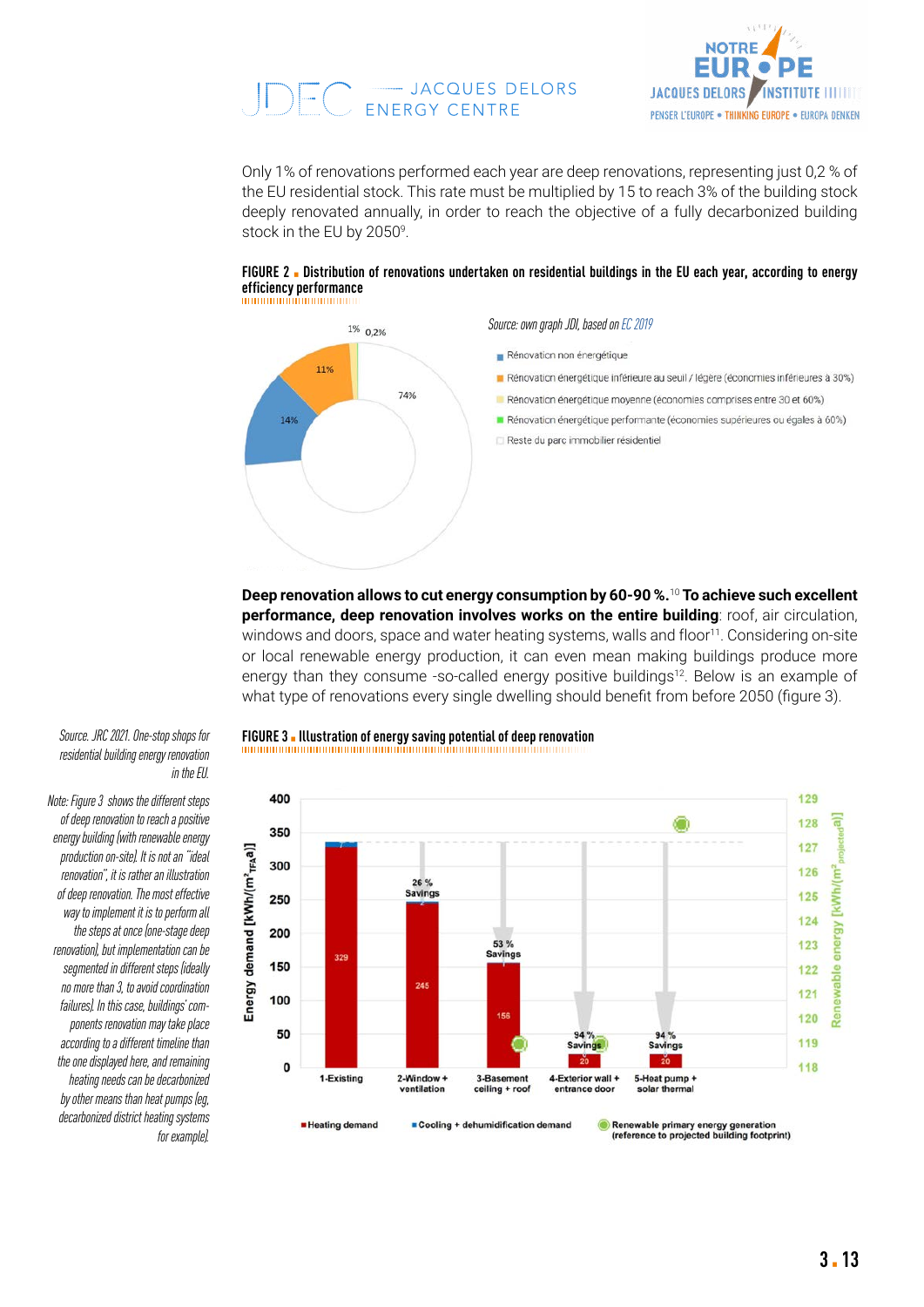# $\bigcirc$   $\bigcirc$   $\bigcirc$  - Jacques Delors



**Procrastinating on deep renovation has tangible social impacts.** 80 % of the energy consumption of buildings in the EU stem from water and space heating, whose supply is still dominated by fossil fuels. Before the covid pandemic, already 30 million Europeans were unable to keep their home warm in the winter. Soaring energy prices across Europe push vulnerable citizens further into energy poverty. In 2020, close to 100 million Europeans  $(22\%$  of the population) were at risk of poverty or social exclusion<sup>13</sup>. Wary of potential social unrest and Yellow-Jackets-like protests, some Member States already announced measures to mitigate the energy bill increases: Spain slashed household energy taxes, Italy committed to subsidize most vulnerable citizens<sup>14</sup>, France froze regulated gas prices<sup>15</sup> and announced a one-off payment of 100 euros for 38 million citizens<sup>16</sup>. While these measures, representing about 10 billion euros<sup>17</sup>, are needed to cushion the short-term impacts of the ongoing "gas shock", they will be far from enough to alleviate the full impact of the price increase, estimated at 100 billion euros<sup>18</sup> this winter.

**The only sustainable answer to the climate and social emergency in the building sector is to exit the current wasteful fossil-based energy system by scaling-up deep energy renovation**19.

### **1.2** ▪ **Obstacles and solutions**

**Obstacles to deep renovation are informational, motivational, technical and financial.**  The residential sector ownership is highly fragmented, characterized by many small holders and sometimes requiring collective decisions. In the case of rented units, landlords see no benefits in energy savings, while tenants cannot invest in a house they do not own<sup>20</sup>. Lastly, deep renovation involves a complex series of contractual relationships, between the customer, energy auditor, various contractors, and financers, characterized by asymmetric information. On the demand-side, owners lack a full understanding of renovation benefits, find it cumbersome and may lack access to long-term affordable financial products<sup>21</sup> to fund significant investments (typically 20.000 to 60.000 euros<sup>22</sup>) with long payback periods<sup>23</sup>. Hence they are prone to postpone major works. These barriers are particularly strong for low-income Europeans. On the supply-side, renovation involves multi-level collaboration, with complex and interdependent works: many disciplines are involved, multiplying risks of extra costs and failures. For contractors, the high cost for the clients and convincing them of the benefits are identified as the main barriers<sup>24</sup>.

**Solutions already exist to tackle these barriers.** One-stop-shops can provide "integrated solutions" as a service to homeowners, transforming the cumbersome process of renovation for non-experts into an attractive, easy-to-understand and trustworthy offer<sup>25</sup>. However, most energy renovations are still performed without the support of one-stop-shops, which only represent 5% of projects26. Industrializing energy renovation is a promising option to drive down costs and minimizing inconvenience for dwellers by reducing the time required for on-site works. Emblematic examples are Energiesprong projects<sup>27</sup>, which guarantee zero energy consumption over 30 years. After being successfully pioneered in the Netherlands, Energiesprong is now deployed in France, the UK, Germany and Italy<sup>28</sup>. Recent assessment estimates that 36% of the French housing stock could be renovated using the Energiesprong approach<sup>29</sup>.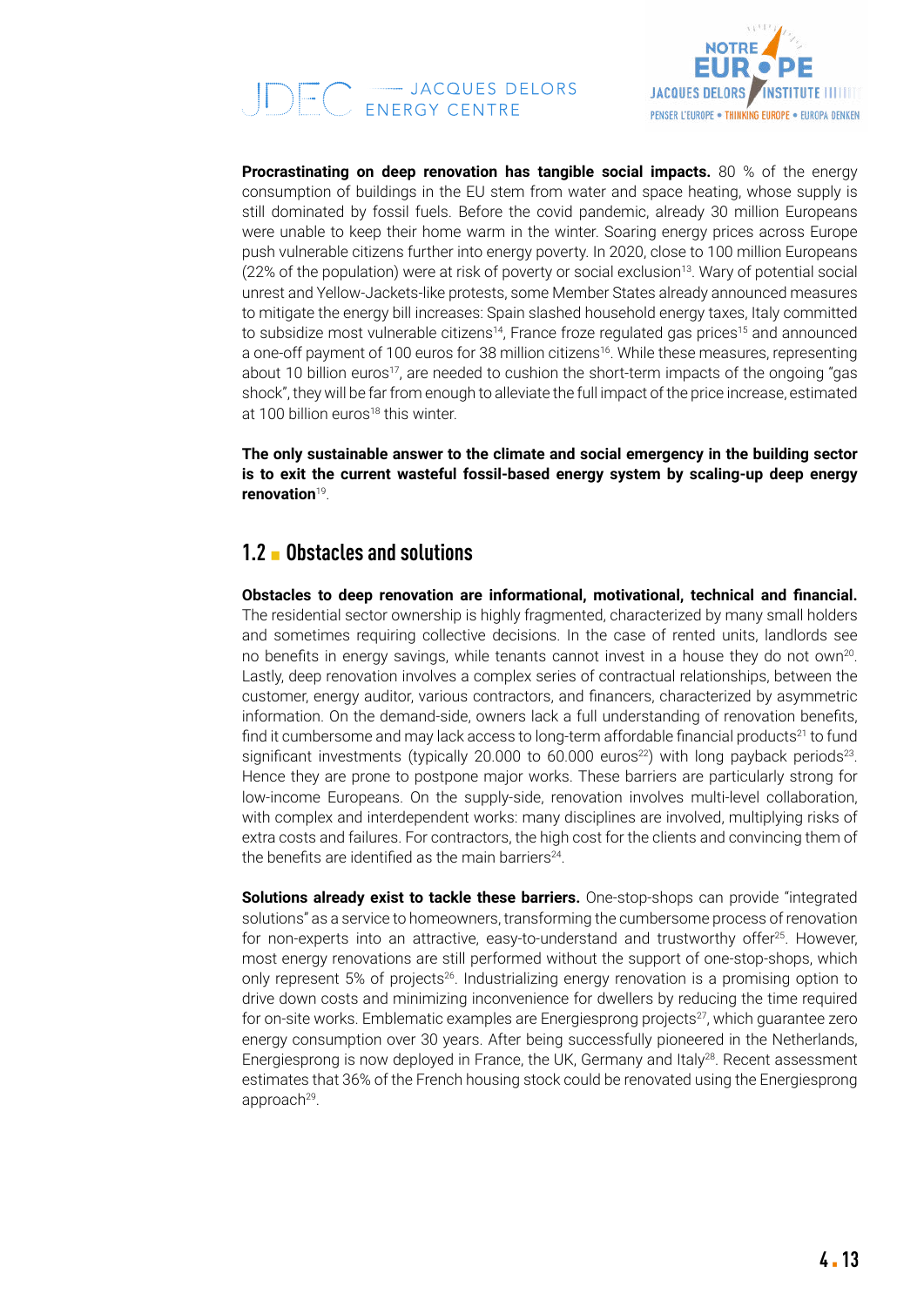# $\bigcup \underbrace{\fbox{--}\fbox{--}\fbox{JACQUES DELORS}}_{\text{ENERGY CENTRE}}$



**Socio-economic benefits of renovation scale-up.** The renovation market already weights 100 billion euros per year in the EU<sup>30</sup>. Achieving the Renovation Wave will require 275 billion euros of additional public and private investments annually up to 2030 -that's around 1.5% of the EU GDP. This would contribute to local employment, with 90% of contractors being SMEs or local artisans. The Commission expects the creation of 160 000 jobs by 2030<sup>31</sup>. but the potential could be much higher (2 to 4 millions) if a 3% renovation rate is achieved<sup>32</sup>. There is important training needs, since the construction sector already experiences a lack of skilled workforce: in a study on renovation barriers commissioned by the Commission in 2019, 60% of the surveyed contractors declared having difficulties to select the right technical measure<sup>33</sup>. Besides, scaling-up deep renovation will provide green investments opportunities for banks in dire need for greater alignment with climate objectives: only 8% of bank's balance sheets is aligned with the green thresholds set by the EU Taxonomy 34.

Beyond energy bills savings, deep renovation would improve housing conditions of the 58 million Europeans living in a dwelling with a leaking roof, damp walls, floors or foundation<sup>35</sup>. Inadequate housing causes or contributes to many preventable diseases (respiratory, nervous system, cardiovascular, cancer)<sup>36</sup>, as well as productivity losses and reduced opportunities. Associated costs were estimated at 200 billion euros per year by the EU Agency for the improvement of living and working conditions<sup>37</sup>.

**Despite strong business potential for innovative concepts of one-stop-shops or industrialized renovation solutions, this proved difficult to scale-up, one of the main reasons being customer base uncertainty**<sup>38</sup>. Due to high fragmentation of the supply chain, the construction sector has a high inertia and is reactive rather than proactive towards policy. Hence, to align the construction sector with deep renovation needs, the most important policy action is to send a clear and predictable signal towards decarbonization of the whole building stock39. To do so, minimum energy performance standards to be achieved by a certain compliance date, working as renovation obligations, are the most effective policy tool<sup>40</sup>. Although the building sector is somewhat more complex than other sectors, past ecodesign requirements on minimum efficiency performance standards for appliances proved successful in driving efficiency in that sector<sup>41</sup>. Creating market certainty over future demand allow producers of high-quality insulation components to industrialize production as well as to prevent potential shortages, local artisans to upskill and hire additional workers, one-stop-shops to invest in marketing and advertisement to reach out new customers, banks to set up in-house expertise and appropriate financial products, like discounted mortgage rates in case of a good energy performance of the house<sup>42</sup>. Scale-up should be supported by stable government technical assistance, training, and funding programs, as well as other measures such as public subsidies, steadily increasing taxation of energy prices, and new policies targeting private banks, such as mortgage portfolio standards<sup>43</sup>.

**Setting up minimum energy performance standards (MEPS) for existing residential buildings in the EPBD revision is the strong signal the construction sector needs to get moving**44, provided that the MEPS framework is ambitiously aligned with climate neutrality and is coupled with credible monitoring and reporting requirements.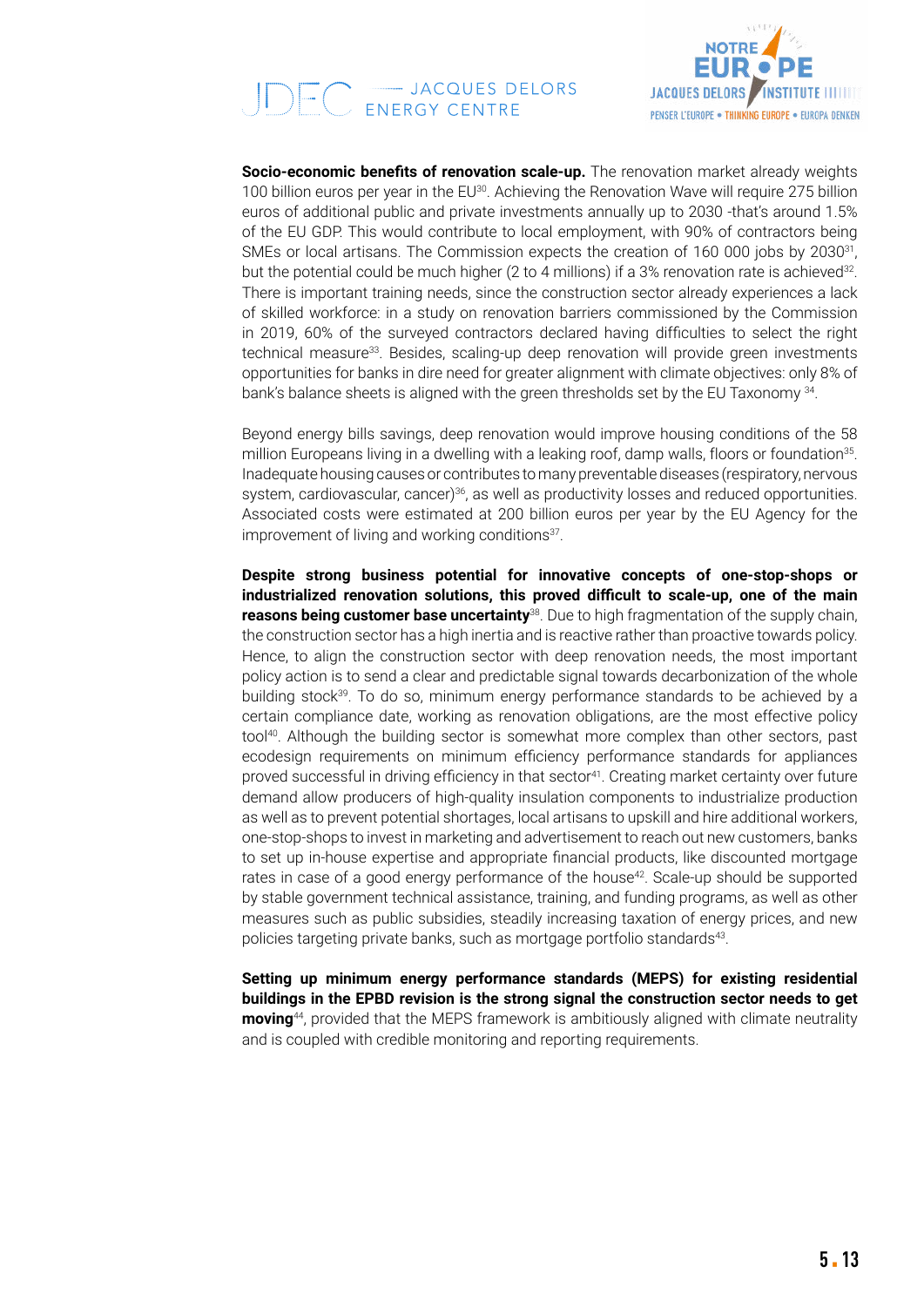



## **2** ▪ **AN AMBITIOUS RESIDENTIAL MEPS FRAMEWORK IN THE EPBD TO PHASE-OUT INEFFICIENT BUILDINGS: DESIGN AND ENABLERS**

## **2.1** ▪ **Ambitious residential MEPS design**

**The EU framework already features some minimum energy performance standards, although the scope is limited and performance levels insufficiently aligned with climate targets.** The Directive on Energy Performance of Buildings (EPBD) mandates that new buildings must be nearly zero energy from 2021 onwards. However, as 85 to 95% of the existing building stock will still be standing in 2050<sup>45</sup>, new buildings MEPS would only contribute to 5 to 15% of building stock decarbonization effort. Then, the EPBD also requires some energy performance improvements for all buildings undergoing major renovation<sup>46</sup> but decarbonization is limited<sup>47</sup> because required performance levels are determined through cost-optimal methodologies rather than climate-neutrality<sup>48</sup>. Besides, relying on the sole "major renovation" trigger point leaves out many buildings which would not undergo such works. Lastly, 3% of the floor area of central governments' buildings must undergo renovation every year as per the Energy Efficiency Directive. However, while their renovation is relevant to lead by example and ensure visibility to the benefits of better isolation, public buildings represent a small share of the floor area (2%49).

**According to a study commissioned by the European Parliament**<sup>50</sup>**, boosting building renovation requires to set a clear vision and targets at the highest government level (i.e. the EU) covering the full range of building types** and prioritizing the worst performing buildings. The EPBD is the opportunity to address national policies lack of long-term commitment to deep renovation in the residential sector. For instance, France regularly missed its annual objective to renovate 500 000 houses, while the Italian tax incentive for renovation ("superbonus") needs to be renewed every year, hindering long-term planning<sup>51</sup>.

**For an optimal signaling effect, MEPS design should be simple**<sup>52</sup> **and easy to communicate, ensuring that the EU reaches its 2030 target of slashing 60 % of emissions in the residential building sector, and a fully decarbonized building stock by 2050.** MEPS design must include a target stock, a target performance level (expressed in CO2/m2 or kWh/m2 or Energy Performance Certificates class), and a target compliance date.

First, the EPBD should clearly state that **the whole building stock should be fully decarbonized by 2050**. A definition of deep renovation (be it one-stage or multiple steps) should be introduced and taken as the unique long-term horizon of every single building, which should eventually reach high energy efficiency and decarbonized heating supply thanks to on-site or local renewable generation<sup>53</sup>. Given the diversity of the EU residential building stock across Member States, EU-level MEPS should not target specific subset of residential buildings (owner-occupiers or tenants, public or private) to avoid creating distortion and shortages, as well as to ensure that no countries misses out the benefits of renovation scale-up<sup>54</sup>. Another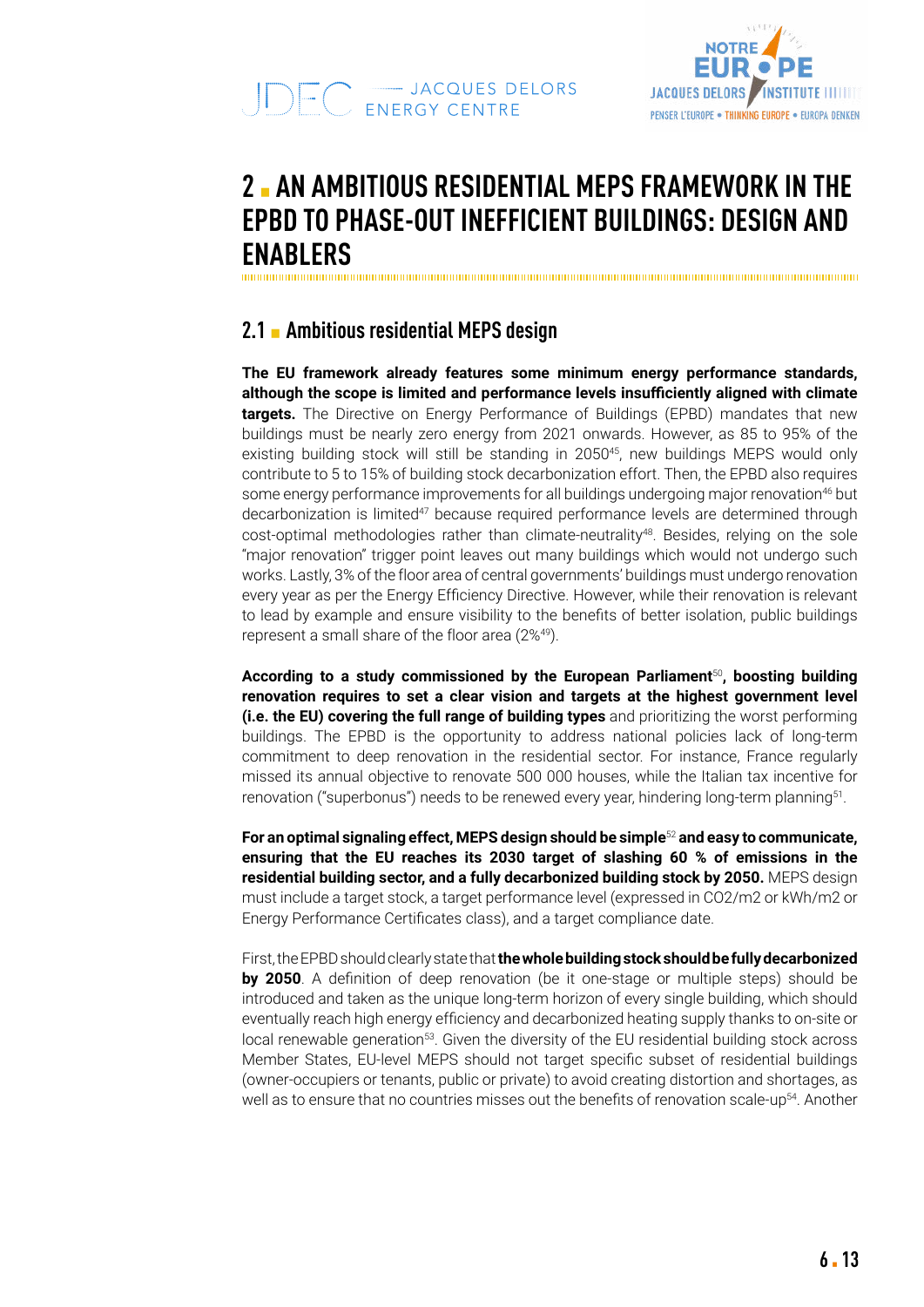# -- JACQUES DELORS<br>ENERGY CENTRE



benefit of targeting the whole building stock is that it would contribute to keeping European legal compliance objectives simple and clear for all.

**Thus, EU MEPS must include the residential sector over this decade to maximize climate and social benefits of renovation**<sup>55</sup>. MEPS are a very effective tool to target worst performing segments of the building stock<sup>56</sup>, where the greatest savings can be achieved, and which are often inhabited by vulnerable families. MEPS can therefore be a progressive policy tool provided that adequate technical assistance, financial support and social safeguards are implemented.  $\mathbf{b}$  is only required interests.  $\mathbf{b}$  is only required at sale or  $\mathbf{b}$  is only required at sale or  $\mathbf{b}$  is only required at sale or  $\mathbf{b}$  is only required at sale or  $\mathbf{b}$  is only required at sale or rent of individual units, the opportunity is lost to promote collaboration of all unit

Strengthened Energy Performance Certificates can be one possible metric for setting **the standard.** However, their methodologies differ from one Member State to the other and should be better harmonized in the EPBD. **Alternatively, the EU objective could be defined** in terms of percentage of improvement of stock performance (measured in energy and potentially complemented by carbon metrics), stock average performance, or percentage of stock renovated. Member States could then translate this EU objective into national MEPS<sup>57</sup>.

**Compliance dates must complement natural trigger points** like sale or change of tenancy, because some trigger points (e.g. the sale of a house) will only occur once between now and 2050, some buildings may not even face trigger points. In the case of multi-ownership buildings, trigger points may not even be very effective<sup>58</sup>. Because of the high inertia of the building sector, **first compliance dates should be set before the end of the decade**, to ensure minimum demand in the late 2020s while leaving time for the sector to ramp up solutions - typically 5 to 7 years<sup>59</sup> (figure 4)<sup>60</sup>. In particular, a key success factor of MEPS will be the increased roll-out of Energy Performance Certificates before compliance dates<sup>61</sup>. The EPBD should therefore include a more harmonized Energy Performance Certificate framework **should ensure enhanced coverage and quality of buildings' performance characterization**, **Key conclusions on trigger point and compliance**: A European framework of with requirements for qualified experts across Member States, on-site visits of certifiers, stronger quality checks, and mandatory set-up of national Energy Performance Certificates databases<sup>62</sup>.

### **FIGURE 4** ▪ **Introducing MEPS in the 2020s Figure 10. Laying the foundations for the introduction of MEPS in the 2020s**



*Source : Sunderland, L., Santini, M., 2021. Next Steps for MEPS: Designing minimum energy performance standards for European buildings. RAP.*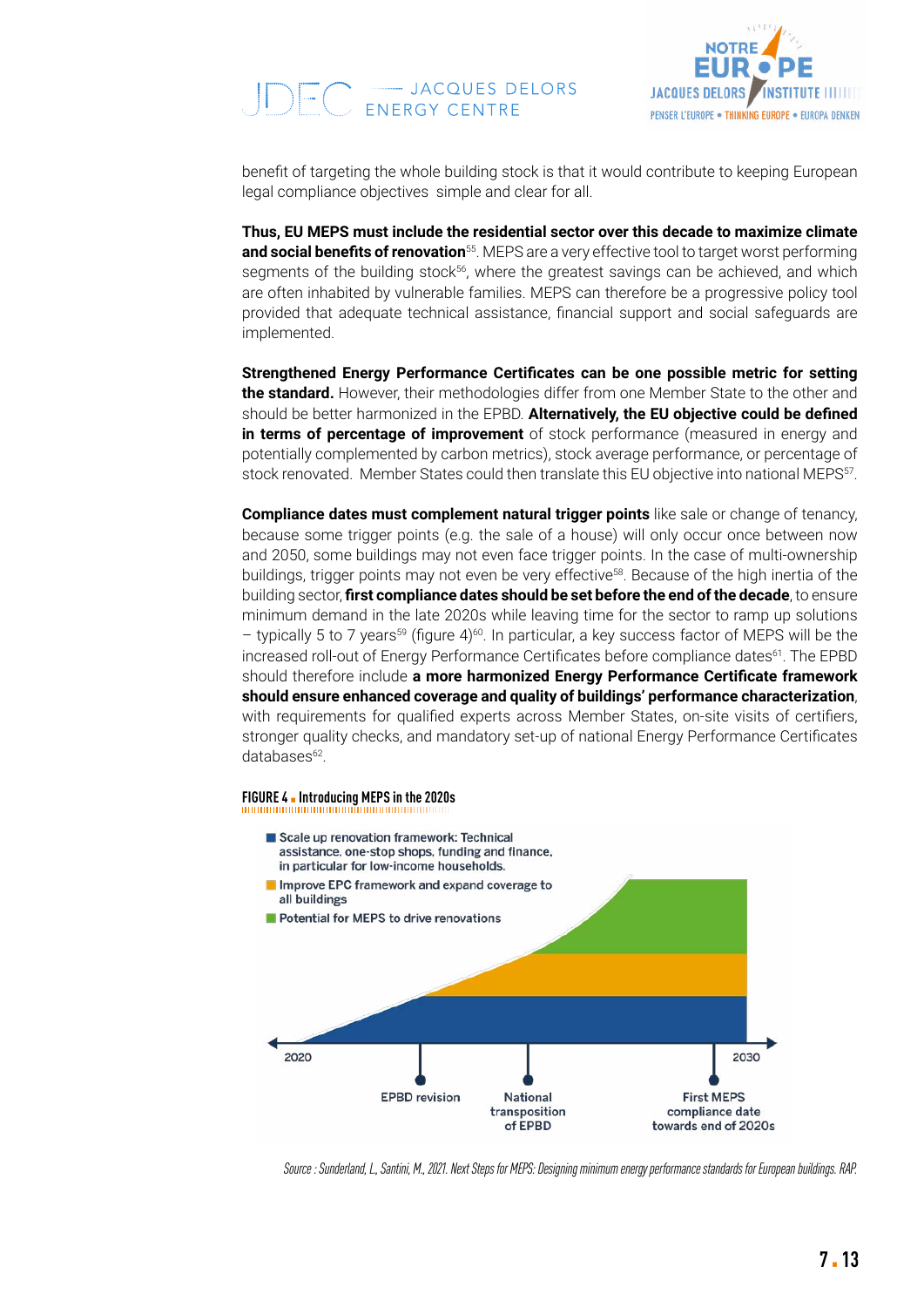



**To reap the full climate and social benefits of MEPS, the EPBD should introduce a definition of worst performing buildings and MEPS ensure that Member States start with the lower end of their housing stock.** While MEPS should target the whole EU residential building stock, MEPS allow for prioritization of the worst-performing buildings. Prioritizing these buildings not only have the strongest climate impact, it also bears positive health and social benefits since low-income and vulnerable families are more likely to live in worstperforming buildings, which in turn strongly correlate with inadequate housing characterized by leaking roofs, damp walls, ect<sup>63</sup>.

## **2.2** ▪ **Supporting compliance of climate-aligned residential MEPS**

**Social safeguards ensuring affordability of renovation for all, especially vulnerable owners** and tenants, should come along MEPS introduction. First, low-income building owners should benefit from affordable technical assistance<sup>64</sup> and appropriate financial support. At the EU level, the proposed Social Climate Fund should prioritize the uptake of deep renovation targeted at the most vulnerable households living is worst performing buildings<sup>65</sup>. Renovation should not worsen housing exclusion, which is particularly significant in urban areas where people end-up living in low quality housing. In 2019, one in ten Europeans were spending more than 40% of their income on housing<sup>66</sup>. Social safeguards should prevent landlords to raise rents beyond actual energy savings, especially when the landlord benefit from a public grant to finance works. Such provisions have been implemented in Germany (although with room for improvement<sup>67</sup>) and in social housing in France. When social safeguards are rather of national or local competence, the European Commission should highlight best practices such as capping the rent increase after renovation works, incentives for one-stop-shops to set up specific outreach, free energy audits and affordable offers for vulnerable households and energy poors.

Besides, the European Commission should request Member States to monitor impacts of MEPS on housing stock and energy poverty, energy costs and rents, and potential housing shortages<sup>68</sup>. This could be supported by new requirement of yearly Eurostat data collection on renovation rate and depth.

**A strengthened regulatory framework will allow better efficiency of EU and national funding and technical assistance**, which should be linked to MEPS compliance. Credible monitoring and reporting mechanisms would strengthen the uptake of the MEPS, for example by making EU and national funds conditional (partly or in full) to MEPS compliance, including to finance technical assistance and capacity building programmes for national and local authorities or the establishment of one-stop-shops. Roll out of individual building renovation roadmaps ("Building renovation passports" established following a thorough energy audit) and technical assistance have been estimated at 2.6 billion euros per year over the  $2020s^{69}$  in the EU.

Total yearly public investment needs for the Renovation Wave have been estimated at 90 billion euros per year until 2030<sup>70</sup>, "only" 0.6% of EU GDP. As a comparison, Germany estimated the cost of the COVID pandemic at  $34\%$  of its GDP $^{71}$ , while France is expected to spend 18% of its GDP over the 2020 – 2023 period on covid 19 recovery measures<sup>72</sup>, the majority of which will not have the transformational impact expected from the Renovation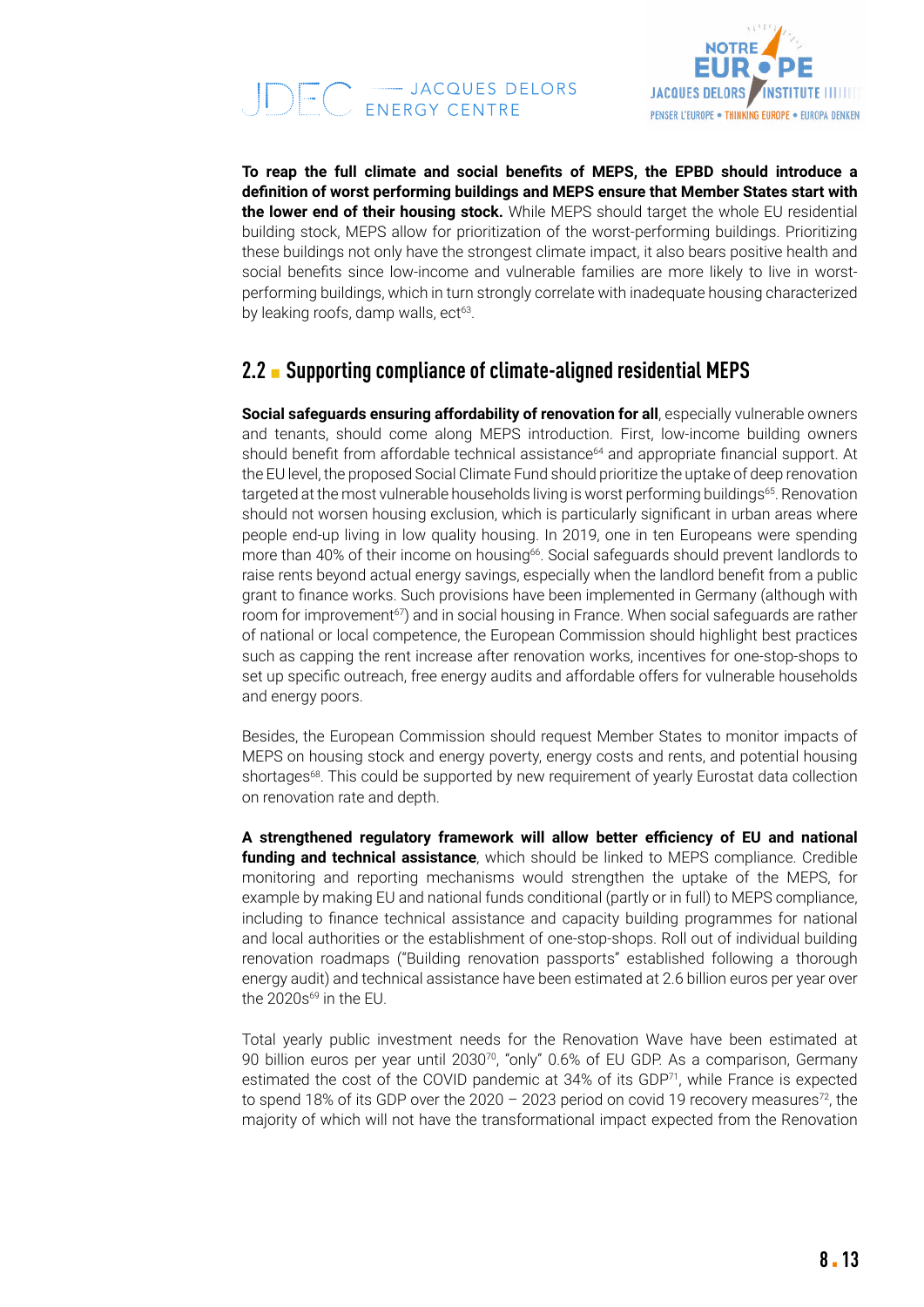



Wave leading to massive job creation and the reduction of the European dependance on costly imported fossil fuels.

**Next to technical and financial support schemes are set up, Member States should introduce penalties** applying to buildings owners that would fail to comply with MEPS requirements. It could be either monetary (fines), as in the cases of English and Wales MEPS, or operational (not being able to use the building until compliance is achieved), as in the case of French MEPS<sup>73</sup>. It could also take the form of a bonus-malus scheme, whereby fines collected are recycled for compliance. Local authorities should be appropriately staffed and trained to support enforcement of MEPS<sup>74</sup>.

**Beyond requiring improved alignment of public spending, the MEPS framework will be a powerful tool to redirect private finance towards MEPS compliance, for example by introducing Mortgage Portfolio Standards** requiring all mortgage lenders to improve the average energy performance of their mortgage portfolio aligned with the MEPS framework requirements and the long-term objective of climate neutrality by 2050<sup>75</sup>. MEPS will send a clear signal that non-compliant assets risk losing value. Hence lenders, investors and insurers will start factoring that risk76. Including Mortgage Portfolio Standards in the EPBD would be transformative since it would require the largest financial stakeholders in the European buildings (7000 billion euros lending against residential property in aggregate) to offer financial products incentivizing energy efficiency measures in the homes of their 50 million customers, and to value high standards when acquiring properties<sup>77</sup>.

**Lastly, to maximize the signaling effect of MEPS, the EU and Member States should clearly communicate about the standards**, and make renovation desirable through communication campaigns. Guidance documents should be issued for landlords and owners concerned by the MEPS, providing information about the requirements, funding options, penalties for non-compliance and success stories<sup>78</sup>. One-stop-shops could be good platforms for that purpose, such as Oktave in Grand-Est (France) or Superhomes in Tipperary (Ireland).

## **CONCLUSION AND POLICY RECOMMENDATIONS** ▪

**As climate action and calls for a just transition are becoming more pressing, an ambitious EU framework on minimum energy performance standards (MEPS) would play a decisive role to unleash the massive decarbonization potential of the building sector, while lifting millions of European families out of energy poverty and fostering the development of a new renovation industry in Europe.** MEPS would facilitate the prioritization of deep renovation for worst-performing buildings, which is a key target to unlock the climate benefits of the EU Renovation Wave. The renovation of worst-performing buildings is equally important to make the energy transition a just transition, since these buildings are more likely to be occupied by low-income or vulnerable families.

Such standards would also provide better incentives to start up a Renovation Wave in the building sector than the controversial project of a new carbon market on heating (the "ETS2"79). Standards would provide a more predictable pathway in favour of the progressive phase-out of inefficient buildings, and create the **customer base certainty required for the development of existing technical and financial solutions**.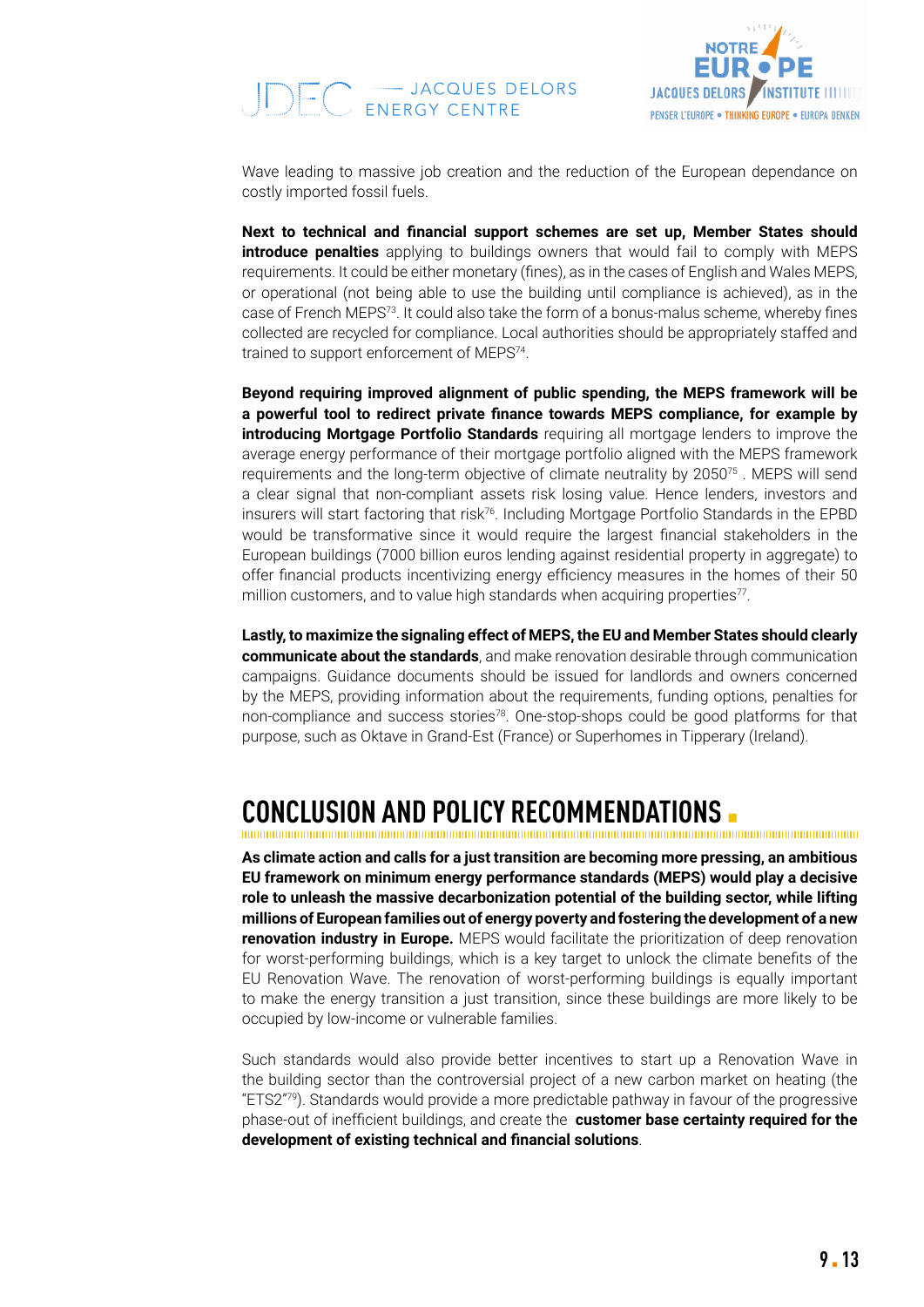



To achieve EU building decarbonization targets, the deep renovation rate should be multiplied by 15 to reach 3% per year during the 2020s. The residential sector represents 75% of the floor area and about 70% of emissions, and must be included in the MEPS framework to maximize climate and social benefits of renovation. Setting up MEPS for existing residential buildings in the EPBD revision is the strong signal the construction sector needs to get moving, provided that the MEPS framework is aligned with climate neutrality, and coupled with credible monitoring and reporting requirements.

Therefore, the European Commission must propose a revised EPBD that includes:

- **Residential MEPS covering the entire residential sector have a clear objective of full decarbonization by 2050**, and are aligned with the objective of decreasing 60% greenhouse gas emissions by 2030. This to make sure that no house is left behind in the EU Member States;
- **Flexibility** that allows each Member State to adapt the MEPS to the specificities of their housing stock;
- **First compliance dates before the end of the 2020s for residential MEPS**, in addition to trigger points such as sale or change of tenancy;
- **A definition of worst-performing buildings** (potentially as a percentage of the national building stock) **to allow for prioritization of deep renovation of worst-performing buildings**, for example eradication of worst-performing buildings by 2028;
- **A definition of deep renovation aligned with climate neutrality** (aiming at highly efficient envelopes and decarbonized heating supply) to provide a unified long-term horizon for the entire residential building stock;
- **Credible monitoring and compliance mechanisms**, through independent control of compliance and enforcement of penalties for non-compliance, by making EU funds for renovation projects conditional (partly or in full) to MEPS compliance, and/or achieving a certain share of **deep renovation of worst-performing buildings** occupied by vulnerable households.

To maximize MEPS benefits, the EPBD revision should also include:

- A **more harmonized Energy Performance Certificate framework**, with harmonized requirements for qualified experts across Member States, on-site visits of certifiers, stronger quality checks, and mandatory set-up of national Energy Performance Certificates databases;
- Financial provisions to strengthen the signal to the financial sector, such as **Mortgage Portfolio Standards** requiring all mortgage lenders to improve the average energy performance of their mortgage portfolio aligned with the MEPS framework requirements and the long-term objective of climate neutrality by 2050<sup>80</sup>.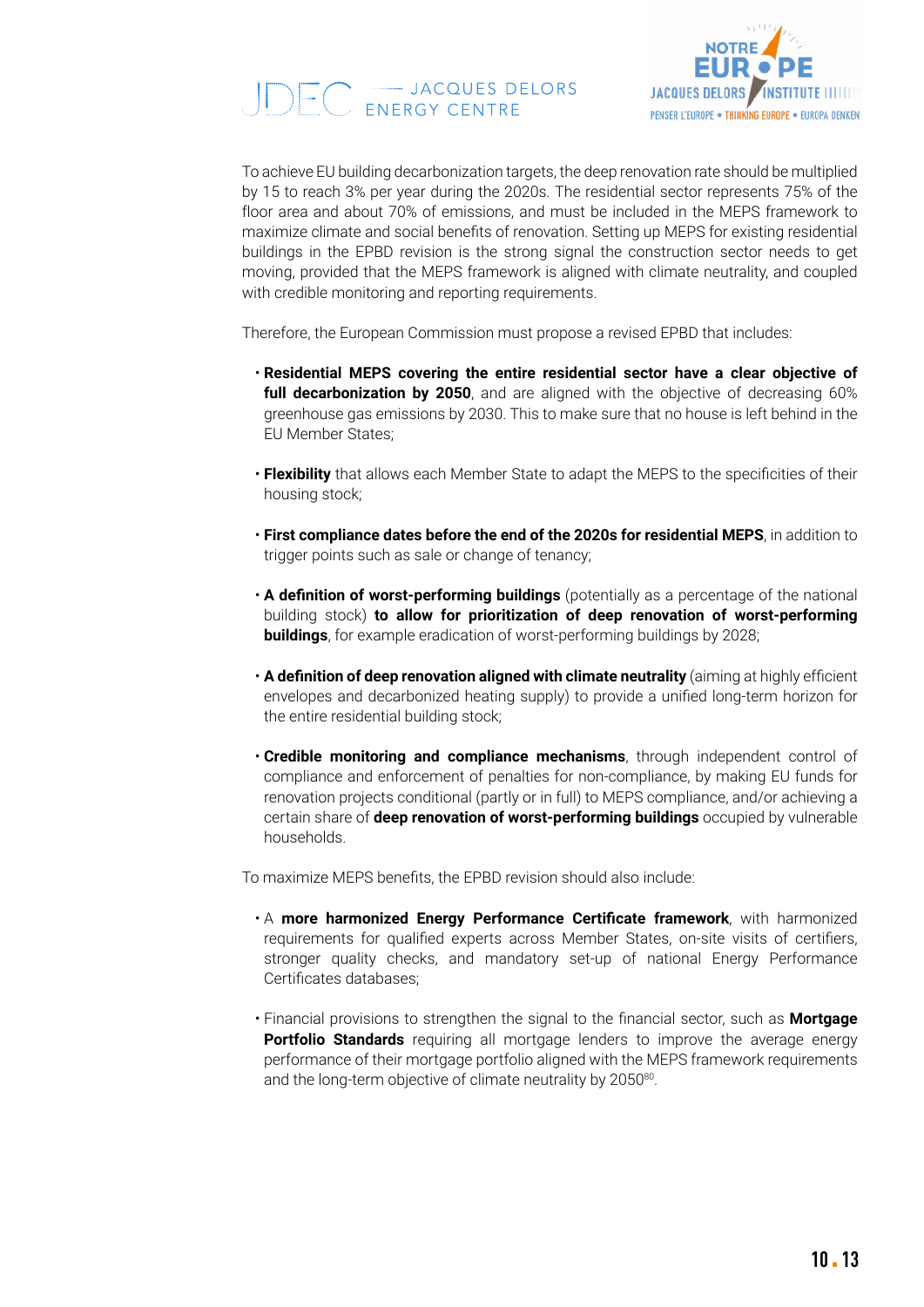# 



### **End Notes** ▪

**1.** Niranjan, A. 2021. [COP26: wolrd leaders fail to honor climate](https://www.dw.com/en/cop26-world-leaders-fail-to-honor-climate-pledge/a-59812348)  [pledge.](https://www.dw.com/en/cop26-world-leaders-fail-to-honor-climate-pledge/a-59812348) Deutsche Welle, news article. 14/11/21

**2.** Nguyen, P. Pellerin-Carlin, T. 2021 [The European Energy](https://institutdelors.eu/en/publications/flambee-des-prix-de-lenergie-en-europe/)  [Prixe Spike. Overcoming the Fossil Fuel Crisis.](https://institutdelors.eu/en/publications/flambee-des-prix-de-lenergie-en-europe/) Jacques Delors Institute. Policy Brief. October 2021.

**3.** Climate Strategy and Partners, 2021. [Underwriting the](https://www.climatestrategy.es/press/EPBD_MPS_Embargo_June2021.pdf)  [Renovation Wave with Mortgage Portfolio Standards for Energy](https://www.climatestrategy.es/press/EPBD_MPS_Embargo_June2021.pdf)  [Efficiency](https://www.climatestrategy.es/press/EPBD_MPS_Embargo_June2021.pdf). Report. June 2021.

**4.** Climate change mitigation, reduced import dependency, energy poverty alleviation, public health improvement, job creation. refereetool.eu/

**5.** European Commission. 2020. [A Renovation Wave for Europe](https://eur-lex.europa.eu/legal-content/EN/TXT/?qid=1603122220757&uri=CELEX:52020DC0662)  [– greening our buildings, creating jobs, improving lives.](https://eur-lex.europa.eu/legal-content/EN/TXT/?qid=1603122220757&uri=CELEX:52020DC0662) COM(2020)662 final.

**6.** European Commission. 2020. [A Renovation Wave for Europe](https://eur-lex.europa.eu/legal-content/EN/TXT/?qid=1603122220757&uri=CELEX:52020DC0662)  [– greening our buildings, creating jobs, improving lives.](https://eur-lex.europa.eu/legal-content/EN/TXT/?qid=1603122220757&uri=CELEX:52020DC0662) COM(2020)662 final.

**7.**For an overview of the state of energy poverty in the EU, see Magdalinski, E., Delair, M., Pellerin-Carlin, T. 2021. *Europe needs a political strategy to end energy poverty*. Jacques Delors Institute. Policy paper #259. February 2021.

**8.** European Commission. 2020. [A Renovation Wave for](https://eur-lex.europa.eu/legal-content/EN/TXT/?qid=1603122220757&uri=CELEX:52020DC0662)  [Europe – greening our buildings, creating jobs, improving lives](https://eur-lex.europa.eu/legal-content/EN/TXT/?qid=1603122220757&uri=CELEX:52020DC0662). COM(2020)662 final.

**9.** BPIE, 2021. T[he make-or-break decade: Making the EPBD Fit](https://www.bpie.eu/wp-content/uploads/2021/08/BPIE_Making-EPBD-fit-for-2030_Final.pdf)  [for 2030](https://www.bpie.eu/wp-content/uploads/2021/08/BPIE_Making-EPBD-fit-for-2030_Final.pdf). Policy Briefing. September 2021

**10.** European Commission, 2021. [Questions and answers on the](https://ec.europa.eu/commission/presscorner/detail/en/qanda_20_1836)  [Renovation Wave.](https://ec.europa.eu/commission/presscorner/detail/en/qanda_20_1836)

**11.** ADEME, 2021, [La renovation performante par étapes. Etude](https://librairie.ademe.fr/urbanisme-et-batiment/4168-renovation-performante-par-etapes.html)  [des conditions nécessaires pour atteindre la performance](https://librairie.ademe.fr/urbanisme-et-batiment/4168-renovation-performante-par-etapes.html)  [BBC rénovaton ou équivalent à terme en logement individuel.](https://librairie.ademe.fr/urbanisme-et-batiment/4168-renovation-performante-par-etapes.html) Rapport.

**12.** Ie, producing more energy than it consumes

**13.** Eurostat. 2021. [Living conditions in Europe – poverty and](https://ec.europa.eu/eurostat/statistics-explained/index.php?title=Living_conditions_in_Europe_-_poverty_and_social_exclusion)  [social exclusion.](https://ec.europa.eu/eurostat/statistics-explained/index.php?title=Living_conditions_in_Europe_-_poverty_and_social_exclusion)

**14.** CNN Business, 2021. [80 million European households](https://ec.europa.eu/eurostat/statistics-explained/index.php?title=Living_conditions_in_Europe_-_poverty_and_social_exclusion)  [struggle to stay warm. Rising energy costs will make the](https://ec.europa.eu/eurostat/statistics-explained/index.php?title=Living_conditions_in_Europe_-_poverty_and_social_exclusion)  [problem worse.](https://ec.europa.eu/eurostat/statistics-explained/index.php?title=Living_conditions_in_Europe_-_poverty_and_social_exclusion) News article. 01/10/2021

**15.** Franceinfo, 2021. [Gel des prix du gaz : que se passera-t-il](https://www.francetvinfo.fr/replay-radio/le-brief-eco/le-brief-eco-gel-des-prix-du-gaz-que-se-passera-t-il-apres-2022_4799393.html)  [après 2022?](https://www.francetvinfo.fr/replay-radio/le-brief-eco/le-brief-eco-gel-des-prix-du-gaz-que-se-passera-t-il-apres-2022_4799393.html) News article. 22/10/2021

**16.** Franceinfo, 2021. [Indemnité inflation : un chèque qui](https://www.francetvinfo.fr/economie/automobile/essence/indemnite-inflation-un-cheque-qui-souleve-plusieurs-questions_4818041.html)  [soulève plusieurs questions](https://www.francetvinfo.fr/economie/automobile/essence/indemnite-inflation-un-cheque-qui-souleve-plusieurs-questions_4818041.html). News article. 22/10/2021

**17.** Gillespie, T. Krukowska, E. 2021. [Europe Faces Cruel Winter](https://www.bloomberg.com/news/articles/2021-10-08/europe-faces-cruel-winter-as-power-crisis-threatens-to-swamp-aid)  [as Power Crisis Threatens to Swamp Aid.](https://www.bloomberg.com/news/articles/2021-10-08/europe-faces-cruel-winter-as-power-crisis-threatens-to-swamp-aid) Bloomberg, news article. 08/10/2021

**18.** *Ibid.*

**19.** Cambridge Econometrics, 2021. [Warmer homes and lower](https://www.camecon.com/what/our-work/the-renovation-wave-can-cut-eu-gas-imports-and-reduce-consumer-bills/) 

[bills – the impact of the Renovation Wave](https://www.camecon.com/what/our-work/the-renovation-wave-can-cut-eu-gas-imports-and-reduce-consumer-bills/). Analysis. October 2021

**20.** In more mature markets such as Germany, "renoviction" challenges arise, whereby landlords use renovation to increase rents beyond the energy savings, hence making it unaffordable for initial occupants to stay.

**21.** Energy Cities, 2021. [Infinite Solutions Guidebook. Financing](https://energy-cities.eu/wp-content/uploads/2019/01/PUBLI_infinite_solutions_guidebook_softloans_2017_en.pdf)  [the energy renovation of residential buildings through soft](https://energy-cities.eu/wp-content/uploads/2019/01/PUBLI_infinite_solutions_guidebook_softloans_2017_en.pdf)  [loans and third-party investment schemes](https://energy-cities.eu/wp-content/uploads/2019/01/PUBLI_infinite_solutions_guidebook_softloans_2017_en.pdf).

**22.** Deep renovation costs can vary greatly on a case by case basis, but have been estimated at 300 to 350 €/m2. [EUClac](https://www.european-calculator.eu/wp-content/uploads/2020/06/EUCalc_Building_documentation.pdf)  [Buildings module documentation](https://www.european-calculator.eu/wp-content/uploads/2020/06/EUCalc_Building_documentation.pdf), 2020

**23.** Ipsos Belgium and Navigant, 2019. [Comprehnesive study of](https://op.europa.eu/en/publication-detail/-/publication/97d6a4ca-5847-11ea-8b81-01aa75ed71a1/language-en/format-PDF/source-119528141)  [building energy renovation activities and the uptake of nearly](https://op.europa.eu/en/publication-detail/-/publication/97d6a4ca-5847-11ea-8b81-01aa75ed71a1/language-en/format-PDF/source-119528141)  [zero-energy buildings in the EU.](https://op.europa.eu/en/publication-detail/-/publication/97d6a4ca-5847-11ea-8b81-01aa75ed71a1/language-en/format-PDF/source-119528141) Final report prepared for the European Commission.

**24.** *Ibid.*

**25.** Energy Cities, 2021. [Infinite Solutions Guidebook. Financing](https://energy-cities.eu/wp-content/uploads/2019/01/PUBLI_infinite_solutions_guidebook_softloans_2017_en.pdf)  [the energy renovation of residential buildings through soft](https://energy-cities.eu/wp-content/uploads/2019/01/PUBLI_infinite_solutions_guidebook_softloans_2017_en.pdf)  [loans and third-party investment schemes](https://energy-cities.eu/wp-content/uploads/2019/01/PUBLI_infinite_solutions_guidebook_softloans_2017_en.pdf).

**26.** Boza-Kiss, B., Bertoldi, P., Della Valle, N., Economidou, M. 2021. [One-stop shops for residential building energy](https://publications-jrc-ec-europa-eu.translate.goog/repository/handle/JRC125380?_x_tr_sl=en&_x_tr_tl=fr&_x_tr_hl=fr&_x_tr_pto=nui,op,sc)  [renovation in the EU](https://publications-jrc-ec-europa-eu.translate.goog/repository/handle/JRC125380?_x_tr_sl=en&_x_tr_tl=fr&_x_tr_hl=fr&_x_tr_pto=nui,op,sc). Publications Office of the European Union, Luxembourg, 2021. JRC125380

**27.** Energiesprong aims at massifying energy renovation using new technologies such as prefabricated facades, insulated rooftops with solar panels, smart heating, and ventilation and cooling installations to reach net zero energy. [https://](https://energiesprong.org/about/) [energiesprong.org/about/](https://energiesprong.org/about/)

**28.** Energiesprong France, 2021. [Observatoire Coûts, Qualité et](http://www.energiesprong.fr/wp-content/uploads/2021/09/EnergieSprong_Barometre-OCQI_2021_VF_pages.pdf)  [Impact des rénovations EnergieSprong. Suivre et accompagner](http://www.energiesprong.fr/wp-content/uploads/2021/09/EnergieSprong_Barometre-OCQI_2021_VF_pages.pdf)  [le déploiement des projets en France](http://www.energiesprong.fr/wp-content/uploads/2021/09/EnergieSprong_Barometre-OCQI_2021_VF_pages.pdf). 1ere édition du baromètre de l'Observatoire – Septembre 2021.

**29.** Energiesprong France, 2021. [Etude sur le potentiel marché](https://front.qlik.greenflex.com/sense/app/1e02b818-236b-4be8-939f-a40f1cae35e0/sheet/5dfac3cb-189e-49a4-9858-d39530e69a88/state/analysis)  [par typologie de logement](https://front.qlik.greenflex.com/sense/app/1e02b818-236b-4be8-939f-a40f1cae35e0/sheet/5dfac3cb-189e-49a4-9858-d39530e69a88/state/analysis). Web app.

**30.** Saheb, Y. 2016. [Energy Transition of the EU Building Stock.](https://www.openexp.eu/sites/default/files/publication/files/Reports/energy_transition_of_the_eu_building_stock_full_report.pdf)  [Unleashing the 4th Industrial Revolution in Europe](https://www.openexp.eu/sites/default/files/publication/files/Reports/energy_transition_of_the_eu_building_stock_full_report.pdf). Openexp.

**31.** European Commission. 2020. [A Renovation Wave for](https://eur-lex.europa.eu/legal-content/EN/TXT/?qid=1603122220757&uri=CELEX:52020DC0662)  [Europe – greening our buildings, creating jobs, improving lives.](https://eur-lex.europa.eu/legal-content/EN/TXT/?qid=1603122220757&uri=CELEX:52020DC0662) COM(2020)662 final.

**32.** BPIE for Renovate Europe, 2020. [Building Renovation : a](https://www.renovate-europe.eu/wp-content/uploads/2020/06/BPIE-Research-Layout_FINALPDF_08.06.pdf)  [kick-starter for the EU recovery](https://www.renovate-europe.eu/wp-content/uploads/2020/06/BPIE-Research-Layout_FINALPDF_08.06.pdf).

**33.** Ipsos Belgium and Navigant, 2019. [Comprehnesive study of](https://op.europa.eu/en/publication-detail/-/publication/97d6a4ca-5847-11ea-8b81-01aa75ed71a1/language-en/format-PDF/source-119528141)  [building energy renovation activities and the uptake of nearly](https://op.europa.eu/en/publication-detail/-/publication/97d6a4ca-5847-11ea-8b81-01aa75ed71a1/language-en/format-PDF/source-119528141)  [zero-energy buildings in the EU.](https://op.europa.eu/en/publication-detail/-/publication/97d6a4ca-5847-11ea-8b81-01aa75ed71a1/language-en/format-PDF/source-119528141) Final report prepared for the European Commission.

**34.** Climate Strategy and Partners, 2021. [Underwriting the](https://www.climatestrategy.es/press/EPBD_MPS_Embargo_June2021.pdf)  [Renovation Wave with Mortgage Portfolio Standards for Energy](https://www.climatestrategy.es/press/EPBD_MPS_Embargo_June2021.pdf)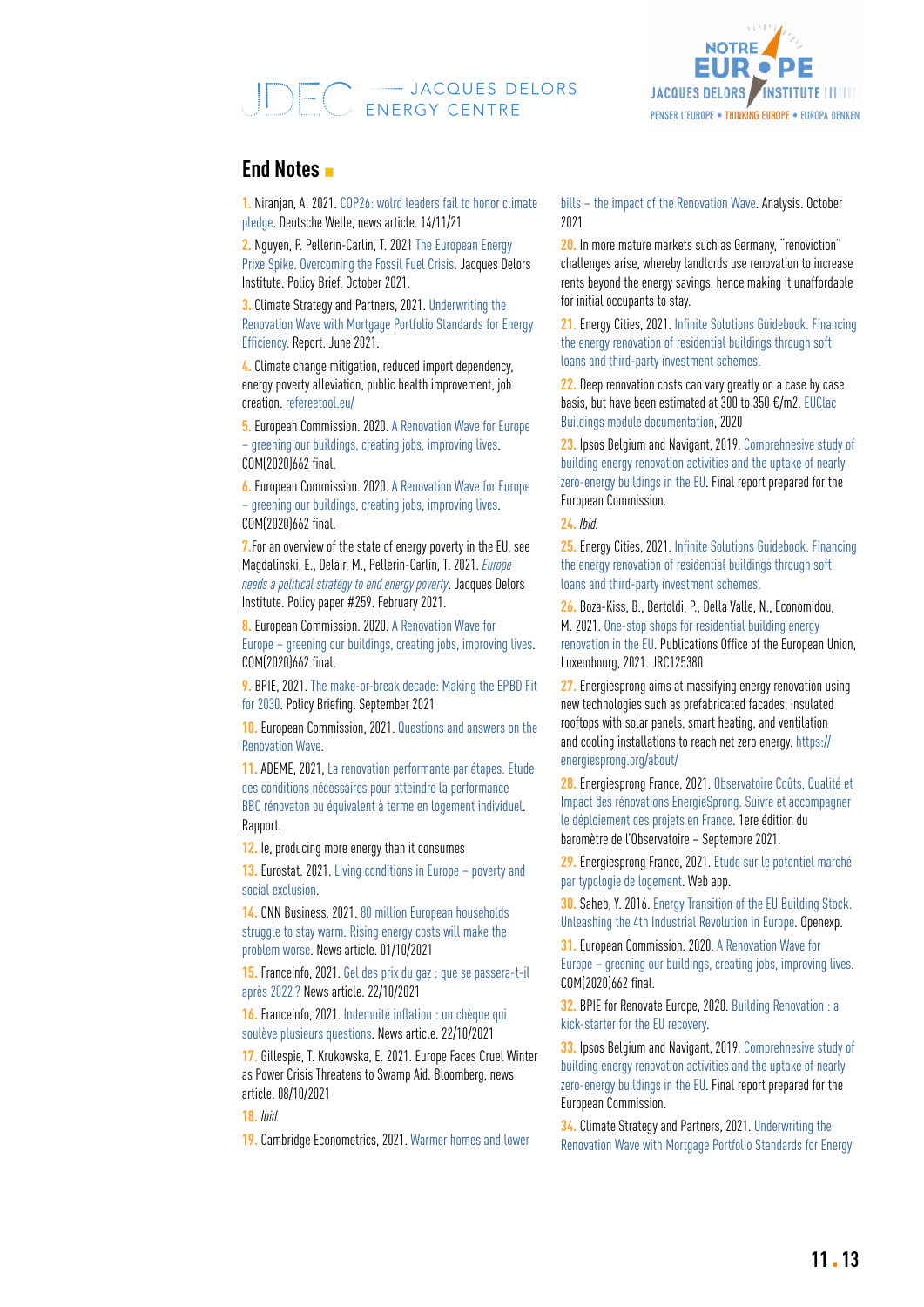## EC = JACQUES DELORS



#### [Efficiency](https://www.climatestrategy.es/press/EPBD_MPS_Embargo_June2021.pdf). Report. June 2021.

**35.** Eurostat, 2021. [Total population living in a dwelling with](https://appsso.eurostat.ec.europa.eu/nui/show.do?dataset=ilc_mdho01&lang=en)  [leaking roof, damp walls, floors or foundation, or rot in window](https://appsso.eurostat.ec.europa.eu/nui/show.do?dataset=ilc_mdho01&lang=en)  [frames or floor](https://appsso.eurostat.ec.europa.eu/nui/show.do?dataset=ilc_mdho01&lang=en) – EU-SILC survey.

**36.** World Health Organization, retrieved on 16/11/2021. [Housing and health](https://www.euro.who.int/en/health-topics/environment-and-health/Housing-and-health/housing-and-health).

**37.** European Foundation for the Improvement of Living and Working Conditions, 2016. [Inadequate housing is costing](https://www.eurofound.europa.eu/is/news/news-articles/inadequate-housing-is-costing-europe-eu194-billion-per-year)  [Europe €194 billion per year](https://www.eurofound.europa.eu/is/news/news-articles/inadequate-housing-is-costing-europe-eu194-billion-per-year).

**38.** Boza-Kiss, B., Bertoldi, P., Della Valle, N., Economidou, M. 2021. [One-stop shops for residential building energy](https://publications-jrc-ec-europa-eu.translate.goog/repository/handle/JRC125380?_x_tr_sl=en&_x_tr_tl=fr&_x_tr_hl=fr&_x_tr_pto=nui,op,sc)  [renovation in the EU](https://publications-jrc-ec-europa-eu.translate.goog/repository/handle/JRC125380?_x_tr_sl=en&_x_tr_tl=fr&_x_tr_hl=fr&_x_tr_pto=nui,op,sc). Publications Office of the European Union, Luxembourg, 2021. JRC125380

**39.** *Ibid.*

**40.** *Ibid.*

**41.** Siderius, P.J.S., Nakagami, H., 2013. [A MEPS is a MEPS:](https://link.springer.com/article/10.1007/s12053-012-9166-6)  [comparing Ecodesign and Top Runner Schemes for setting](https://link.springer.com/article/10.1007/s12053-012-9166-6)  [product efficiency standards](https://link.springer.com/article/10.1007/s12053-012-9166-6). Energy Efficiency, 6, 1-19 (2013).

**42.** Climate Strategy and Partners, 2021. [Underwriting the](https://www.climatestrategy.es/press/EPBD_MPS_Embargo_June2021.pdf)  [Renovation Wave with Mortgage Portfolio Standards for Energy](https://www.climatestrategy.es/press/EPBD_MPS_Embargo_June2021.pdf)  [Efficiency](https://www.climatestrategy.es/press/EPBD_MPS_Embargo_June2021.pdf). Report. June 2021.

#### **43.** *Ibid.*

**44.** Renovate Europe and E3G, 2021. [Renovate 2 Recover. How](https://www.renovate-europe.eu/wp-content/uploads/2018/09/Renovate2Recover_Full-Study-1.pdf)  [transformational are the national recovery plans for buildings](https://www.renovate-europe.eu/wp-content/uploads/2018/09/Renovate2Recover_Full-Study-1.pdf)  [renovation? With country profiles for 18 Member States](https://www.renovate-europe.eu/wp-content/uploads/2018/09/Renovate2Recover_Full-Study-1.pdf).

**45.** European Commission. 2020.[A Renovation Wave for](https://eur-lex.europa.eu/legal-content/EN/TXT/?qid=1603122220757&uri=CELEX:52020DC0662)  [Europe – greening our buildings, creating jobs, improving lives.](https://eur-lex.europa.eu/legal-content/EN/TXT/?qid=1603122220757&uri=CELEX:52020DC0662) COM(2020)662 final.

**46.** Where total cost of the renovation is higher than 25% of the building value, or more than 25% of building surface undergoes renovation.

**47.** European Commission. 2020. [A Renovation Wave for](https://eur-lex.europa.eu/legal-content/EN/TXT/?qid=1603122220757&uri=CELEX:52020DC0662)  [Europe – greening our buildings, creating jobs, improving lives.](https://eur-lex.europa.eu/legal-content/EN/TXT/?qid=1603122220757&uri=CELEX:52020DC0662) COM(2020)662 final.

**48.** BPIE, 2021. [The make-or-break decade: making the EPBD](https://www.bpie.eu/wp-content/uploads/2021/08/BPIE_Making-EPBD-fit-for-2030_Final.pdf)  [fit for 2030](https://www.bpie.eu/wp-content/uploads/2021/08/BPIE_Making-EPBD-fit-for-2030_Final.pdf). Policy Briefing

**49.** Sunderland, L., Santini, M. [Next Steps for MEPS : Designing](https://www.raponline.org/knowledge-center/next-steps-for-meps-designing-minimum-energy-performance-standards-for-european-buildings/)  [minimum energy performance standards for European](https://www.raponline.org/knowledge-center/next-steps-for-meps-designing-minimum-energy-performance-standards-for-european-buildings/)  [buildings,](https://www.raponline.org/knowledge-center/next-steps-for-meps-designing-minimum-energy-performance-standards-for-european-buildings/) Regulatory Assistance Project report. June 2021.

**50.** European Parliament, 2016, [Boosting Building Renovation:](https://www.europarl.europa.eu/RegData/etudes/STUD/2016/587326/IPOL_STU(2016)587326_EN.pdf)  [what potential and value for Europe?](https://www.europarl.europa.eu/RegData/etudes/STUD/2016/587326/IPOL_STU(2016)587326_EN.pdf)

**51.** BPIE, 2020. [Covid-19 recovery: Investment opportunities in](https://www.bpie.eu/wp-content/uploads/2020/05/Recovery-investments-in-deep-renovation_BPIE_2020.pdf)  [deep renovation in Europe.](https://www.bpie.eu/wp-content/uploads/2020/05/Recovery-investments-in-deep-renovation_BPIE_2020.pdf) May 2020

**52.** BPIE, Climact, Creara Consultores, Ecologic Institute, 2020. [Annexes to the study 'Lessons learner to inform integrated](C:\Users\defard\Documents\02_Buildings Renovation Wave\02_EPBD\MEPS\Annex https:\op.europa.eu\fr\publication-detail\-\publication\b20fc84d-c418-11eb-a925-01aa75ed71a1\language-en)  [approaches for the renovation and modernization of the built](C:\Users\defard\Documents\02_Buildings Renovation Wave\02_EPBD\MEPS\Annex https:\op.europa.eu\fr\publication-detail\-\publication\b20fc84d-c418-11eb-a925-01aa75ed71a1\language-en)  [environment'](C:\Users\defard\Documents\02_Buildings Renovation Wave\02_EPBD\MEPS\Annex https:\op.europa.eu\fr\publication-detail\-\publication\b20fc84d-c418-11eb-a925-01aa75ed71a1\language-en). ENER/C3/2019-268/03. Study commissioned by the European Commission. p465

**53.** Sunderland, L., Santini, M., Rosenow, J., 2021. [Fit for 55:](https://www.raponline.org/wp-content/uploads/2021/06/rap-ls-ms-jr-balanced-heat-policy-2021-june-14.pdf) 

[Aligning European policy for decarbonized heat in buildings.](https://www.raponline.org/wp-content/uploads/2021/06/rap-ls-ms-jr-balanced-heat-policy-2021-june-14.pdf) Regulatory Assistance Project report. June 2021.

**54.** Sunderland, L., Santini, M. [Next Steps for MEPS : Designing](https://www.raponline.org/knowledge-center/next-steps-for-meps-designing-minimum-energy-performance-standards-for-european-buildings/)  [minimum energy performance standards for European](https://www.raponline.org/knowledge-center/next-steps-for-meps-designing-minimum-energy-performance-standards-for-european-buildings/)  [buildings](https://www.raponline.org/knowledge-center/next-steps-for-meps-designing-minimum-energy-performance-standards-for-european-buildings/), Regulatory Assistance Project report. June 2021. **55.** *Ibid.*

**56.** European Commission, 2021. [Preliminary analysis of the](https://ec.europa.eu/energy/sites/default/files/swd_commission_preliminary_analysis_of_member_state_ltrss.pdf)  [long-term renovation strategies of 13 Member States.](https://ec.europa.eu/energy/sites/default/files/swd_commission_preliminary_analysis_of_member_state_ltrss.pdf) Staff Working Document. SWD(2021) 69 final.

**57.** Sunderland, L., Santini, M. [Next Steps for MEPS : Designing](https://www.raponline.org/knowledge-center/next-steps-for-meps-designing-minimum-energy-performance-standards-for-european-buildings/)  [minimum energy performance standards for European](https://www.raponline.org/knowledge-center/next-steps-for-meps-designing-minimum-energy-performance-standards-for-european-buildings/)  [buildings](https://www.raponline.org/knowledge-center/next-steps-for-meps-designing-minimum-energy-performance-standards-for-european-buildings/), Regulatory Assistance Project report. June 2021.

**58.** BPIE, Climact, Creara Consultores, Ecologic Institute, 2020. [Annexes to the study 'Lessons learner to inform integrated](C:\Users\defard\Documents\02_Buildings Renovation Wave\02_EPBD\MEPS\Annex https:\op.europa.eu\fr\publication-detail\-\publication\b20fc84d-c418-11eb-a925-01aa75ed71a1\language-en)  [approaches for the renovation and modernization of the built](C:\Users\defard\Documents\02_Buildings Renovation Wave\02_EPBD\MEPS\Annex https:\op.europa.eu\fr\publication-detail\-\publication\b20fc84d-c418-11eb-a925-01aa75ed71a1\language-en)  [environment'.](C:\Users\defard\Documents\02_Buildings Renovation Wave\02_EPBD\MEPS\Annex https:\op.europa.eu\fr\publication-detail\-\publication\b20fc84d-c418-11eb-a925-01aa75ed71a1\language-en) ENER/C3/2019-268/03. Study commissioned by the European Commission.

**59.** BPIE, Climact, Creara Consultores, Ecologic Institute, 2020. [Annexes to the study 'Lessons learner to inform integrated](C:\Users\defard\Documents\02_Buildings Renovation Wave\02_EPBD\MEPS\Annex https:\op.europa.eu\fr\publication-detail\-\publication\b20fc84d-c418-11eb-a925-01aa75ed71a1\language-en)  [approaches for the renovation and modernization of the built](C:\Users\defard\Documents\02_Buildings Renovation Wave\02_EPBD\MEPS\Annex https:\op.europa.eu\fr\publication-detail\-\publication\b20fc84d-c418-11eb-a925-01aa75ed71a1\language-en)  [environment'](C:\Users\defard\Documents\02_Buildings Renovation Wave\02_EPBD\MEPS\Annex https:\op.europa.eu\fr\publication-detail\-\publication\b20fc84d-c418-11eb-a925-01aa75ed71a1\language-en)*.* ENER/C3/2019-268/03. Study commissioned by the European Commission.

**60.** Sunderland, L., Santini, M. [Next Steps for MEPS : Designing](https://www.raponline.org/knowledge-center/next-steps-for-meps-designing-minimum-energy-performance-standards-for-european-buildings/)  [minimum energy performance standards for European](https://www.raponline.org/knowledge-center/next-steps-for-meps-designing-minimum-energy-performance-standards-for-european-buildings/)  [buildings](https://www.raponline.org/knowledge-center/next-steps-for-meps-designing-minimum-energy-performance-standards-for-european-buildings/), Regulatory Assistance Project report. June 2021.

**61.** BPIE, Climact, Creara Consultores, Ecologic Institute, 2020. [Annexes to the study 'Lessons learner to inform integrated](C:\Users\defard\Documents\02_Buildings Renovation Wave\02_EPBD\MEPS\Annex https:\op.europa.eu\fr\publication-detail\-\publication\b20fc84d-c418-11eb-a925-01aa75ed71a1\language-en)  [approaches for the renovation and modernization of the built](C:\Users\defard\Documents\02_Buildings Renovation Wave\02_EPBD\MEPS\Annex https:\op.europa.eu\fr\publication-detail\-\publication\b20fc84d-c418-11eb-a925-01aa75ed71a1\language-en)  [environment'](C:\Users\defard\Documents\02_Buildings Renovation Wave\02_EPBD\MEPS\Annex https:\op.europa.eu\fr\publication-detail\-\publication\b20fc84d-c418-11eb-a925-01aa75ed71a1\language-en)*.* ENER/C3/2019-268/03. Study commissioned by the European Commission.

**62.** BPIE, 2016. [9 ways to make the energy performance of](https://www.bpie.eu/wp-content/uploads/2016/08/EPBD-paper_Eng.pdf)  [buildings directive \(EPBD\) more effective](https://www.bpie.eu/wp-content/uploads/2016/08/EPBD-paper_Eng.pdf). Briefing.

**63.** BPIE, Climact, Creara Consultores, Ecologic Institute, 2020. [Annexes to the study 'Lessons learner to inform integrated](file:C:\Users\defard\Documents\02_Buildings%20Renovation%20Wave\02_EPBD\MEPS\Annex%20https:\op.europa.eu\fr\publication-detail\-\publication\b20fc84d-c418-11eb-a925-01aa75ed71a1\language-en)  [approaches for the renovation and modernization of the built](file:C:\Users\defard\Documents\02_Buildings%20Renovation%20Wave\02_EPBD\MEPS\Annex%20https:\op.europa.eu\fr\publication-detail\-\publication\b20fc84d-c418-11eb-a925-01aa75ed71a1\language-en)  [environment'](file:C:\Users\defard\Documents\02_Buildings%20Renovation%20Wave\02_EPBD\MEPS\Annex%20https:\op.europa.eu\fr\publication-detail\-\publication\b20fc84d-c418-11eb-a925-01aa75ed71a1\language-en)*.* ENER/C3/2019-268/03. Study commissioned by the European Commission. p464

**64.** Right to Energy Coalition, 2021. T[he Renovation Wave must](https://righttoenergy.org/

)  [deliver on its commitment to tackle energy poverty](https://righttoenergy.org/

). Upcoming, 22/11/2021.

**65.** Defard, C. 2021*.* [A Social Climate Fund for a fair energy](https://institutdelors.eu/en/publications/a-social-climate-fund/)  [transition](https://institutdelors.eu/en/publications/a-social-climate-fund/)*.* Jacques Delors Institute. Policy brief.

**66.** Van Sparrentak, K. 2021. [Tackling Europe's housing crisis](https://www.oecd-forum.org/posts/tackling-europe-s-housing-crisis). OECD Forum Network. s

**67.** A "renovation fee" can be applied on the rent following renovation by the landlord, but should not go beyond 8% of the initial rent. Tenants associations were asking to limit this increase to 4%. From Drewes, S. 2019. [Sozialverträglich und](https://www.boell.de/de/2019/04/08/gegen-mietenwahnsinn-sozialvertraeglich-und-klimafreundlich-modernisieren)  [klimafreundlich modernisieren.](https://www.boell.de/de/2019/04/08/gegen-mietenwahnsinn-sozialvertraeglich-und-klimafreundlich-modernisieren) Heinrich Böll Stiftung.

**68.** Right to Energy Coalition, 2021. T[he Renovation Wave must](https://righttoenergy.org/)